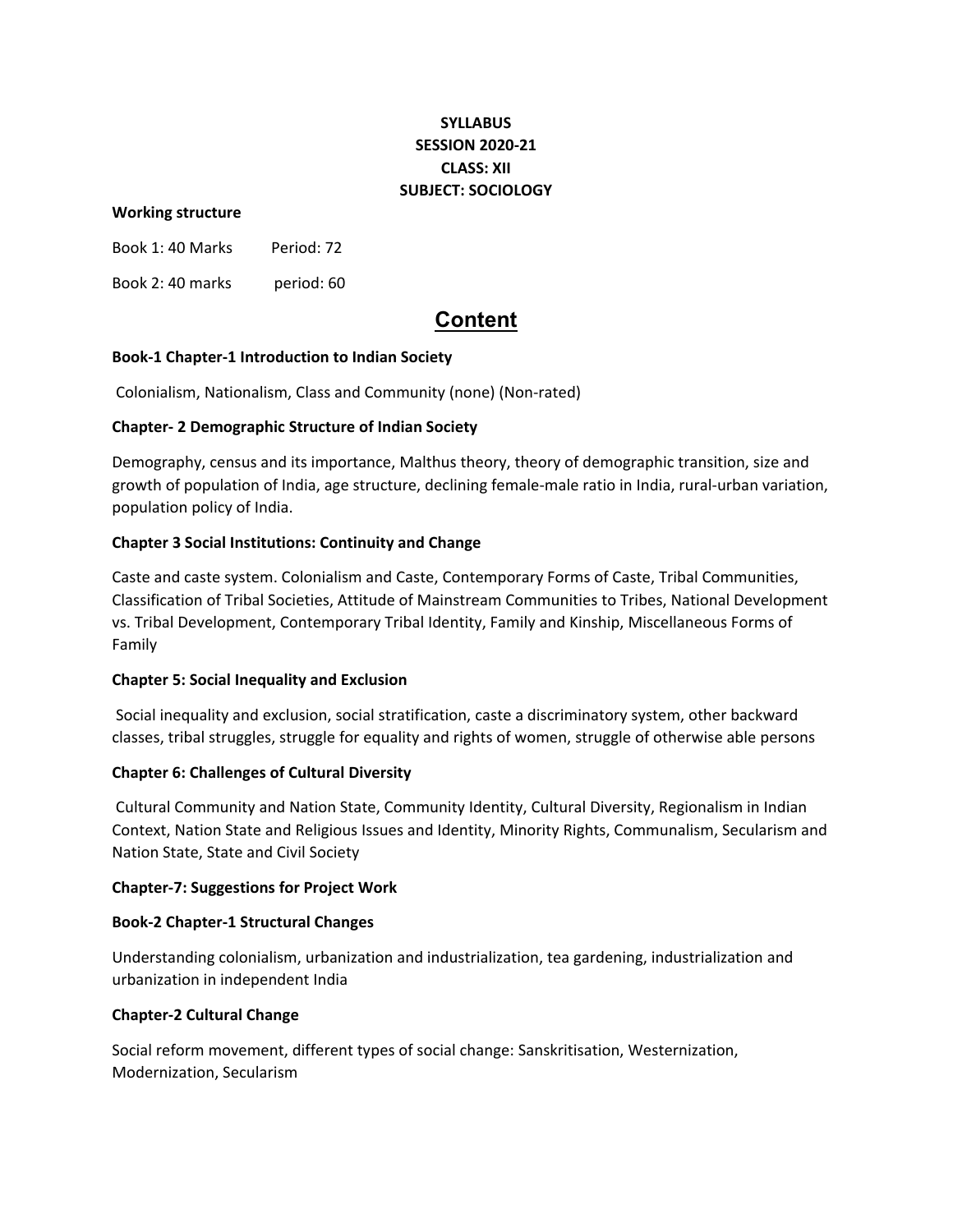## **Chapter‐4 Development and Change in Rural Society**

Agricultural Structure: Castes and Classes, Land Reforms, Green Revolution and Its Social Consequences in Rural India, Changes in Rural Society After Independence, Workers' Communication, Globalization, Liberalization and Rural Society

#### **Chapter‐5 Changes and Development in Industrial Society**

From planned industrialization to liberalization, how people find jobs, work processes: how work is done, working conditions, home‐based work, strikes and unions

## **Chapter‐8 Social Movement**

Concept of social movements, theory and classification of social movements, environmental movement,

Class‐based movement: labor movement, peasant movement, caste‐based movement: Dalit movement, backward class / caste movement, reaction / trends in upper caste, tribal movement, women's movement in independent India

## **Project work**

## **Marks: 20 Period: 40**

## **Project undertaken during the academic year at the school level**

- 1. Introduction ‐ 2 marks
- 2. Statement of Purpose ‐ 2 marks
- 3. Research Question ‐ 2 Marks
- 4. Methodology ‐ 3 marks
- 5. Data Analysis ‐ 4 marks
- 6. Conclusion ‐ 2 marks
- 7. Viva ‐ 05 marks based on project work

**Revision** 

- **Support Material**
- **Sample papers**
- **Practical Exam**

**Annual exam**

**Prescribed Books:**

- **"Indian Society", Class XII, published by NCERT**
- **"Social Change and Development in India" published by NCERT, Class 12th**